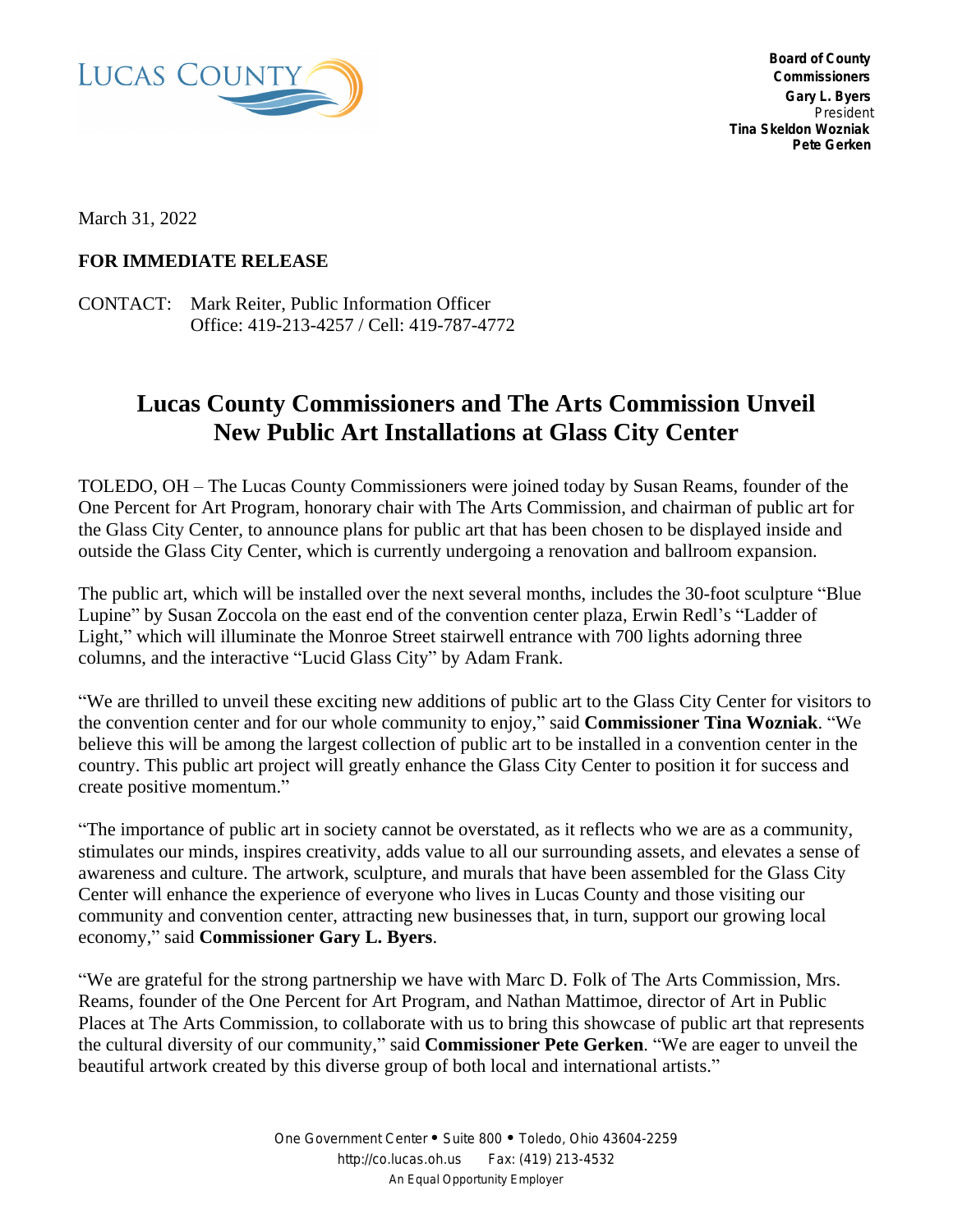A design review board, consisting of members of The Arts Commission, the Lucas County Board of Commissioners, and other stakeholders, reviewed proposals submitted by artists who responded last year to a formal Call to Artists to design public art installations to be integrated into strategic areas of the renovation to the convention center.

"We are extremely proud and honored to have this partnership with the county who have shown such vision. The economic impact combining the arts and the Glass City Center will create a wow-factor making the center a stand-out, national destination," said **Susan Reams**.

"The Arts Commission is honored to partner with the Lucas County Commissioners to integrate public art into the Glass City Center and build on our community's strong tradition of art in public places. These works will connect thousands of visitors to our cultural, industrial, and environmental identity and are an incredible addition to the renovated convention center. Public art fosters community pride, a sense of belonging and enhances the quality of life for residents and visitors alike. We are delighted to bring this collection of works to our community," said **Marc D. Folk**, President and CEO of The Arts Commission.

The artists and the artwork selected for the Glass City Center renovations are:

- Erwin Redl, "Ladder of Light" The four sides of each of the three columns are wrapped with horizontal light elements and spaced nine inches apart to provide nearly 700 light elements illuminating the columns and radiating light into the stairwell and outside the convention center to cast the light sequence on Monroe Street.
- Susan Zoccola, "Blue Lupine" Arranged in a square on the northeast area of the Glass City Center in the outdoor plaza, there will be four, 30-foot tall sculptures representing abstract versions of the rare Blue Lupine flower, a signature native species of the Oak Openings Region.
- Adam Frank, "Lucid Glass City" Located in the newly constructed concourse along Monroe Street that connects the existing convention center to the new ballroom, the Lucid Glass City artwork is a backlit, three-dimensional image of clouds behind a mirrored glass surface.
- Jessica Wolf, yet-to-be-named display Centered within the horizontal space of the Summit Street concourse, this display of 800 translucent acrylic discs, ranging from 8 inches to 24 inches in diameter, is approximately 100 feet in length and suspended from the ceiling at various levels with steel cables to represent the meandering form of Swan Creek.
- Cable Griffith, "Illuminated Vistas" A series of six illuminated four-by-eight-feet prints in lightboxes are inspired by specific natural areas of Metroparks throughout Lucas County. The compositions are constructed based on a combination of photographs by the artist and photography submissions from the public.
- Yusuf Lateef, Pete Goldlust, and Rachel Richardson, yet-to-be-named artwork This artwork combines glass, photography, murals, and portraiture to honor the jazz clubs and musicians that were instrumental in Toledo's jazz history and heritage and the community becoming known internationally for jazz.